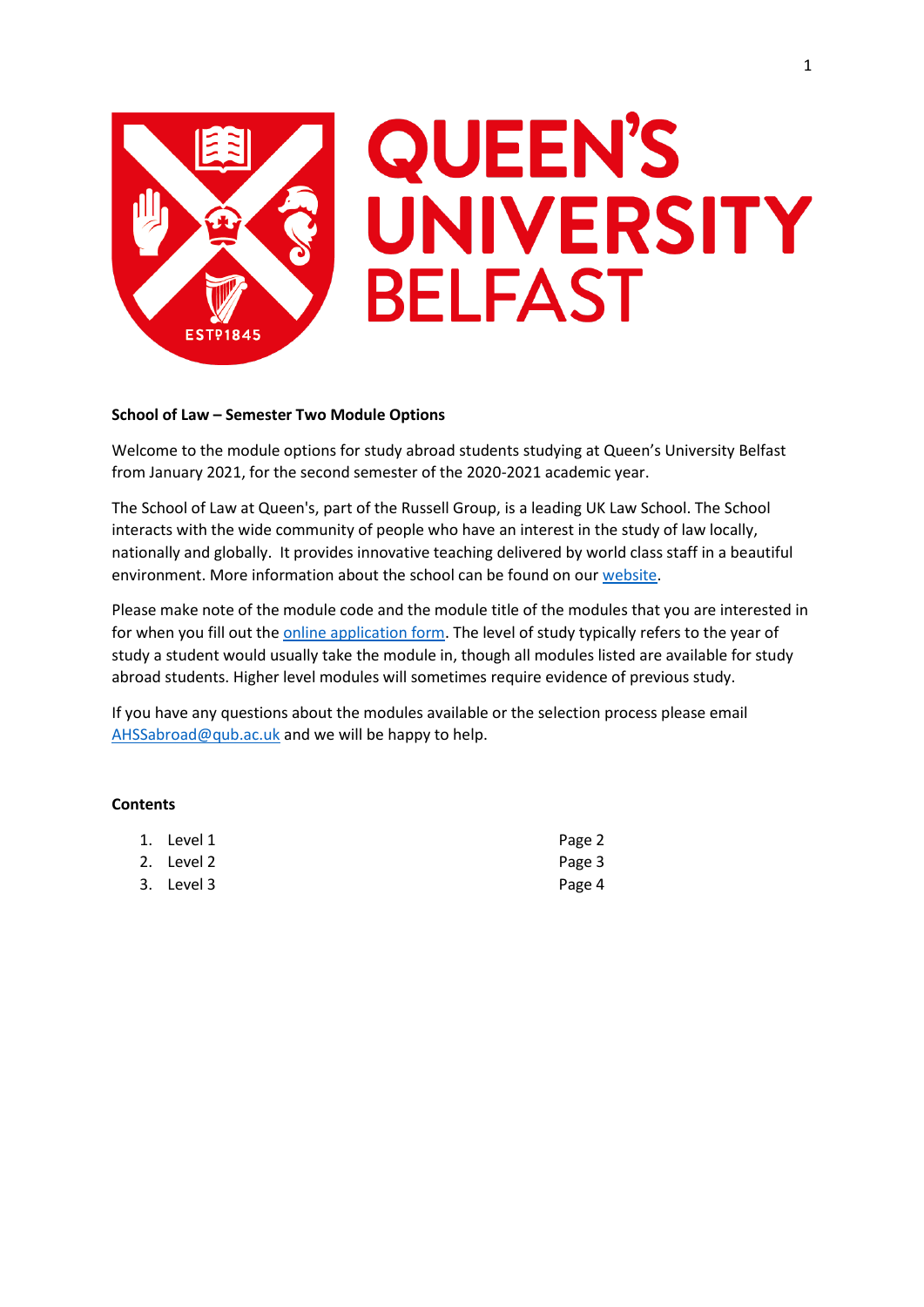# **Level 1**

#### **European Internal Market Law**

#### *LAW1023 – Level 1*

The course will focus on the core of the substantive law of the European Union, and in particular: 1. The concept of the internal market and the scope of the relevant EU competence; 2. The four fundamental freedoms, i.e. the free movement of goods, services, persons (including workers, economically inactive citizens, and establishment), and capital (including the Economic and Monetary Union); and 3. The interaction, including convergences and divergences, between the fundamental freedoms of the internal market.

## **Rights and Accountability**

#### *LAW1024 – Level 1*

Building upon semester 1's study of basic constitutional law, this module will develop a fuller understanding of how public power is (or is not) constrained in the UK, whether within the framework of the Human Rights Act 1998, through judicial review, and/or through other accountability actors such as Commissions and Ombudsmen. While the focus of the course will be largely UK-centric, it will also contain an important comparative element, understanding the relationship between domestic law and international human rights standards. Students will also develop a deeper understanding of common law constitutionalism.

#### **Criminal Law**

## *LAW1025 – Level 1*

Elements of Crime Actu Reus Mens Rea Offences against Property Theft, Burglary and Robbery, Criminal Damage, NonFatal Offences against the Person, Assault, Aggravated Assault, Sexual Offences, Homicide, Murder, Manslaughter, Inchoate Offences, General Defences.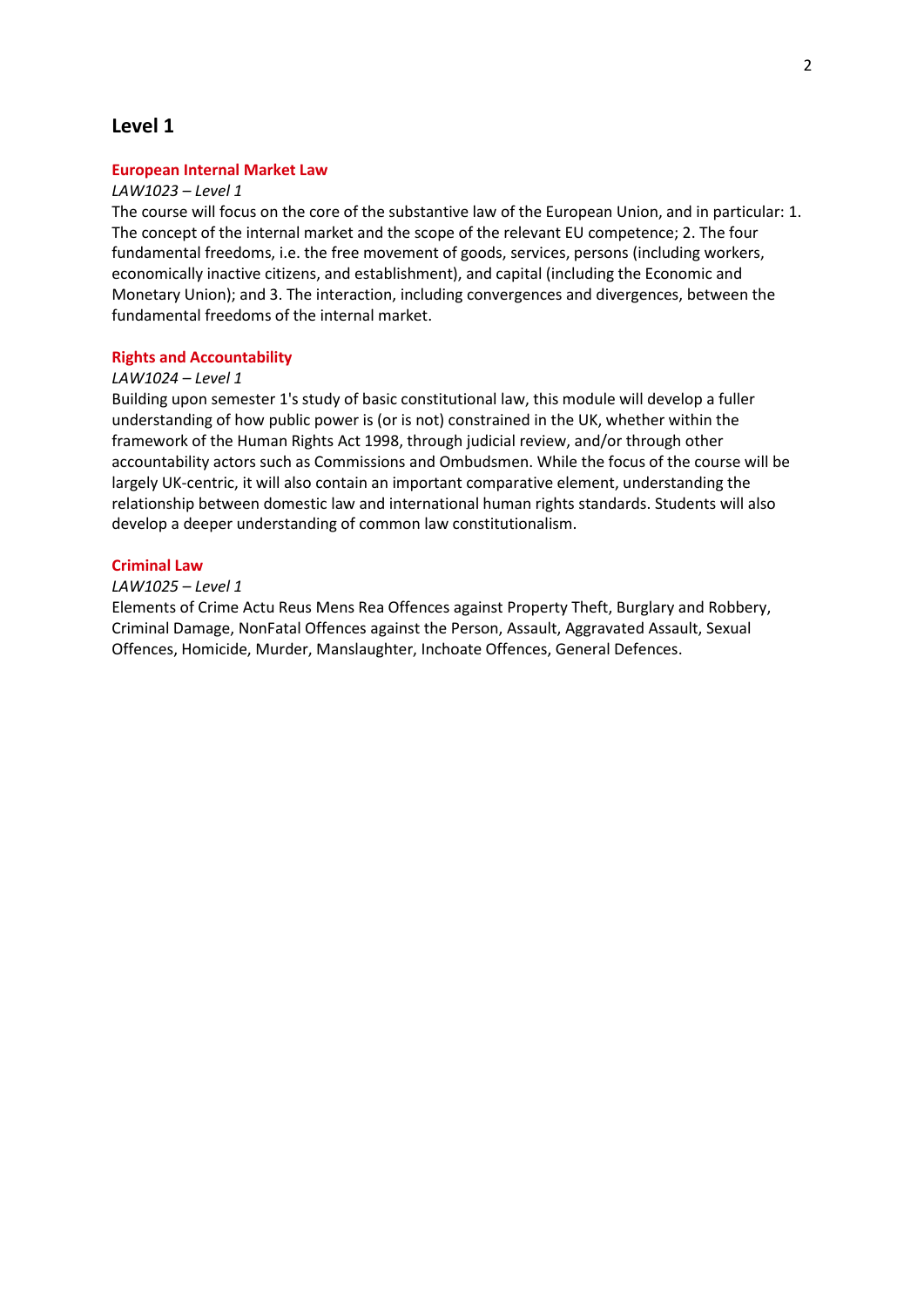# **Level 2**

# **Contemporary Issues in Property Law**

#### *LAW2043 – Level 2*

The course is designed to allow students to study contemporary issues in property law, building in particular on Equity and integrating elements of Land Law. The course begins with a conceptual introduction to the nature of private law in the twentyfirst century. Students will have an opportunity to study discrete and topical areas of property law such as: 1) the family home; 2) succession law ie. transfer of wealth on death (not studied elsewhere and a professional requirement in the Republic of Ireland); 3) planning law; 4) personal property; 5) novel constructions of property - such as cultural property, property rights in body parts and human tissue; 6) constitutional protections for property.

#### **Contemporary Issues in the Law of Obligations**

## LAW2044 – Level 2

The course will fill out students' understanding of the role of the Law of Obligations in the modern legal system. It will try to develop in students an appreciation of the true significance of the categories Contract, Tort, Restitution, and Equity and an ability to think across categories. Connections with other areas of law, e.g. Commercial Law and Public Law will also be made. Part A Historical Introduction. Part B Economic Torts and Conversion. Part C Consumer Law. Part D Disgorgement of gain. Part E Public authority liability.

#### **Land Law**

# *LAW2045 – Level 2*

The basic structures of Northern Irish and English Land Law in a critical and comparative context. Lectures will outline basic doctrinal rules/principles, setting them in a social/theoretical context, emphasis on setting out the conceptual/framework, with doctrinal depth added later through private study, supported by (a) group tutorials; and (b) interactive podcasts.

#### **European Internal Market Law**

## *LAW2053 – Level 2*

The course will focus on the core of the substantive law of the European Union, and in particular: 1. The concept of the internal market and the scope of the relevant EU competence; 2. The four fundamental freedoms ie the free movement of goods, services, persons (including workers, economically inactive citizens, and establishment), and capital (including the Economic and Monetary Union); and 3. The interaction, including convergences and divergences, between the fundamental freedoms of the internal market.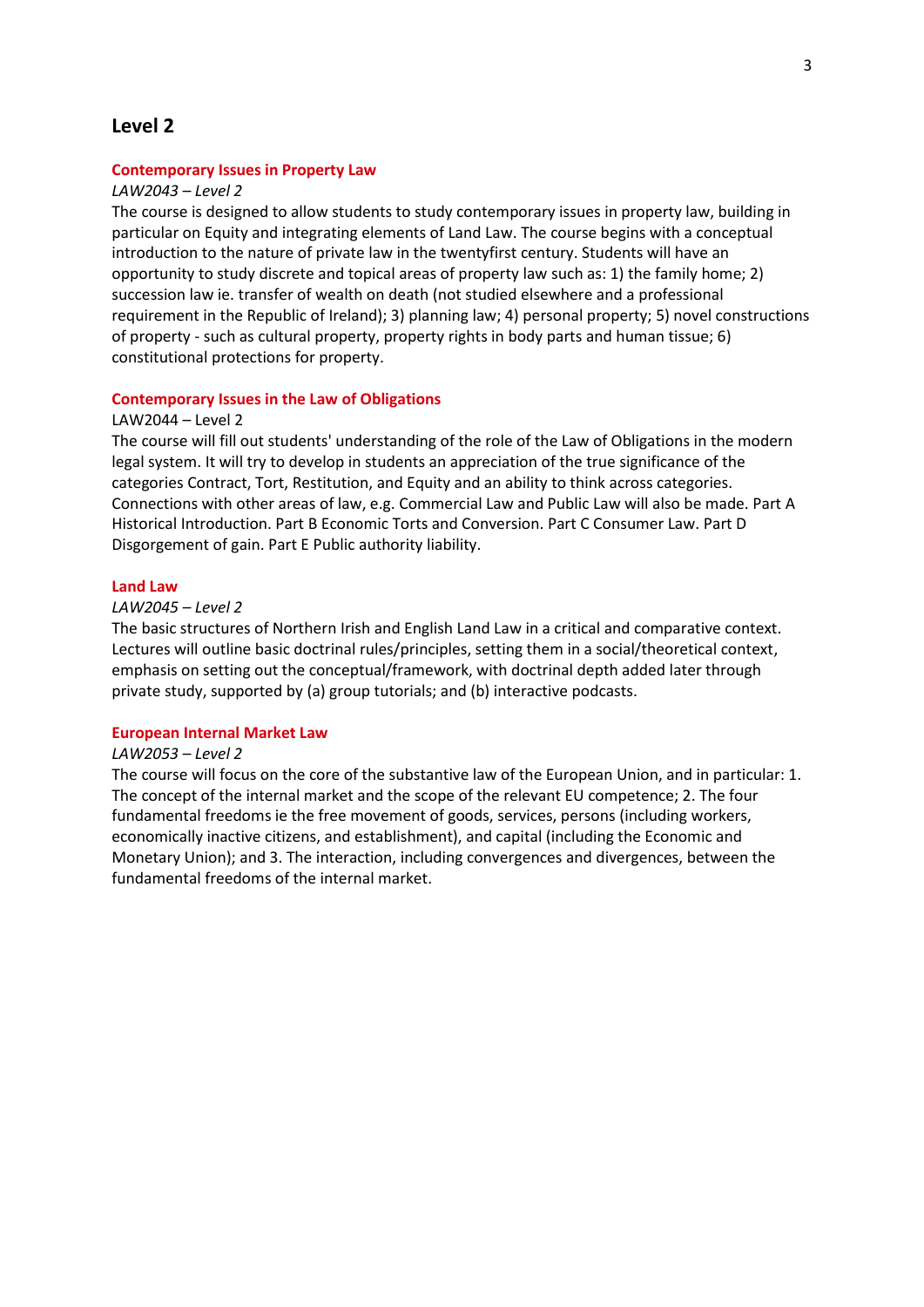# **Level 3**

#### **Evidence**

*LAW3002 – Level 3 – Students may need to show evidence of previous study.* General: the operation of the rules of evidence in Northern Ireland and England with particular emphasis on criminal proceedings. Topics covered include: the burden and standard of proof; the right to silence; the admissibility of confessions; improperly obtained evidence; similar fact evidence; cross-examination of the accused; witnesses; hearsay.

#### **Gender, Justice and Society**

#### *LAW3024 – Level 3 – Students may need to show evidence of previous study.*

The module provides students with an understanding of how law affects people differently, depending on gender and the ways in which law contributes to regulating and representing gender. This understanding is not specific to one area of law, rather the course cuts across a number of different areas (such as criminal law, human rights, international law) increasing students' knowledge and understanding of legal issues more generally at the national and international levels from a gendered perspective. Students will have the opportunity to further evaluate these issues through film and visual representation of the interaction between gender, justice and society. The module introduces students to a number of new and different topics (for example, judicial decision making, the Global South, LGBTQI, kinship and reproduction, the military) from which to interrogate contemporary debates on gender and contribute to the development of students' critical and analytical skills.

# **Environmental Law**

# *LAW3031 – Level 3 – Students may need to show evidence of previous study.*

The course introduces students to the issues faced by the legal community in tackling environmental degradation. In particular the course highlights how the law seeks to achieve and enforce a sustainable balance between economic development and the protection of the environment for present and future generations.

## **Contemporary Issues in Property Law**

# *LAW3046 – Level 3 – Students may need to show evidence of previous study.* The course is designed to allow students to study contemporary issues in property law, building in particular on Equity and integrating elements of Land Law. The course begins with a conceptual introduction to the nature of private law in the twentyfirst century. Students will have an opportunity to study discrete and topical areas of property.

#### **Contemporary Issues in British and Irish Human Rights**

#### *LAW3056 – Level 3 – Students may need to show evidence of previous study.*

This module will allow students to explore in some depth a variety of issues that raise important and difficult questions in the UK and/or Ireland concerning the extent to which certain claims should be legally protected as human rights claims. It will build on knowledge and skills already transferred to students through their Constitutional Law in Context and Rights and Accountability modules. The content of the module will vary from year to year depending on the issues that are most topical at the time and the staff available to teach on the module, but it is likely that in most years at least two or three weeks of teaching will be devoted to each of the following: (a) the prevention of terrorism, (b) the right to freedom from Torture, (c) the right to education, (d) the right to freedom of expression, and (e) the right to fair trial. The focus will be on how legislative and judicial institutions the UK and Ireland and the European jurisprudence have addressed these matters, with particular emphasis on case law.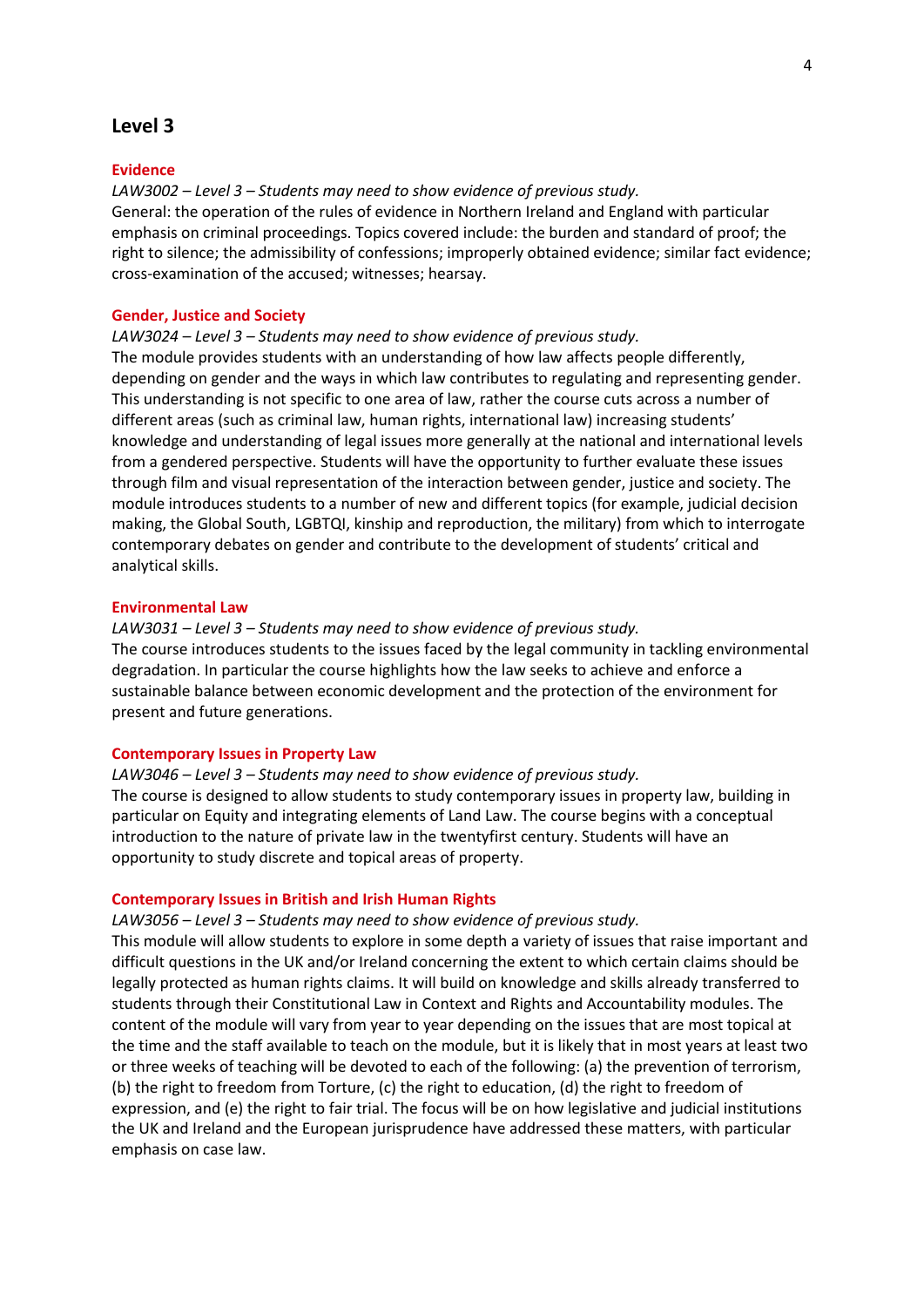#### **Employment Law**

*LAW3058 – Level 3 – Students may need to show evidence of previous study.*

This module will expose students to the wide range of laws relating to the world of work. It will introduce them to some of the theories explaining the relationship between employers and employees and the importance of industrial relations more generally. It will then analyse some of the key topics in employment law such as the nature of an employment contract, the legal duties of an employer (especially as regards health and safety), the rights of an employee (especially as regards discrimination and privacy), the law relating to trades unions, the influence of the International Labour Organisation and the European Union in this field, and the means by which employment contracts can be terminated. It will to some extent build upon knowledge gained from the 2nd year module in Contract Law. The focus will be on how legislative, administrative and judicial institutions in Northern Ireland (and in England and Wales) have addressed the issues most commonly arising in the employment relationship.

#### **Intellectual Property Law**

*LAW3074 – Level 3 – Students may need to show evidence of previous study.* The course addresses the following topics: intellectual property theory; copyright; passing off; trade marks; image rights; design rights; patents; and the enforcement of intellectual property rights.

#### **Criminal Liability**

*LAW3088 – Level 3 – Students may need to show evidence of previous study.*

This module explores the boundaries of the criminal law examining issues of current controversy. Deciding what to criminalise or decriminalise are important issues for any society. The proper boundaries of the criminal law are often contested with competing ideologies and perspectives offering different viewpoints. The module adopts a doctrinal, socio-legal and philosophical approach to the exploration of these issues. Issues to be examined include: theories of criminalisation; responding to hate crime; responding to stalking and harassment; regulating prostitution; regulating the use of illegal drugs; regulating pornography; the criminalisation of transmission of disease; responding to anti-social behaviour.

#### **European Internal Market Law**

*LAW3098 – Level 3 – Students may need to show evidence of previous study.*

The course will focus on the core of the substantive law of the European Union, and in particular: 1. The concept of the internal market and the scope of the relevant EU competence; 2. The four fundamental freedoms ie the free movement of goods, services, persons (including workers, economically inactive citizens, and establishment), and capital (including the Economic and Monetary Union); and 3. The interaction, including convergences and divergences, between the fundamental freedoms of the internal market.

#### **Financial Services Law**

*LAW3099 – Level 3 – Students may need to show evidence of previous study.*

This course will offer an introduction to the law of finance. Finance is often defined as the backbone of the economy as it provides essential services such as payment or credit intermediation, without which no business would be possible. In recent decades, the volume of legislation on financial law has increased exponentially and it touches virtually every aspect of financial intermediation, from day-to-day financial transactions to the regulation of cryptocurrencies. The objective of the module is to equip students with the analytical tools to navigate the complex world of finance from a legal perspective. The module will offer a broad overview of the three main pillars of financial law: financial institutions, financial transactions, and markets.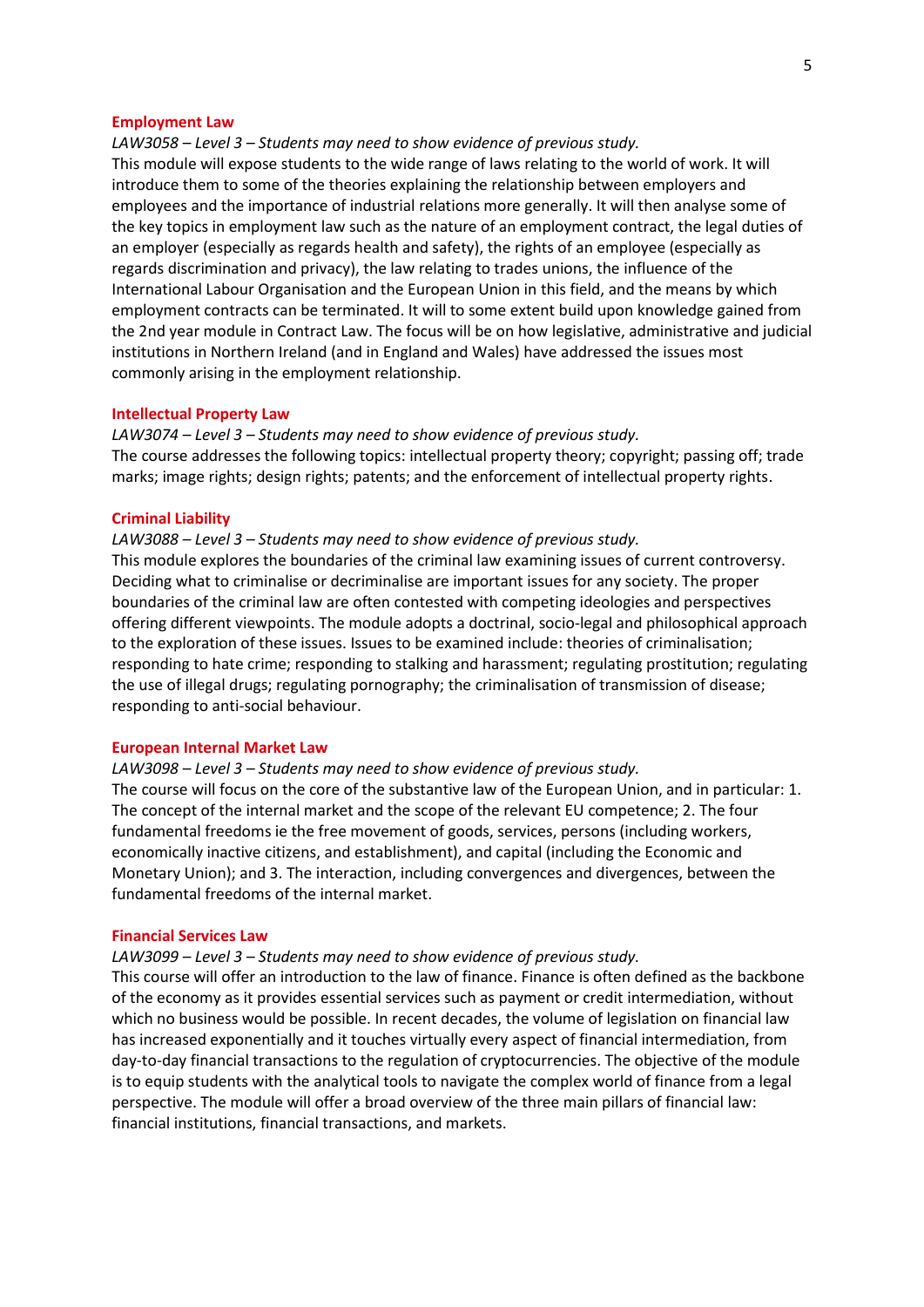## **Criminal Law**

*LAW3105 – Level 3 – Students may need to show evidence of previous study.* Elements of Crime Actus Reus Mens Rea Offences against Property Theft, Burglary and Robbery, Criminal Damage, Non Fatal Offences against the Person, Assault, Aggravated Assault, Sexual Offences, Homicide, Murder, Manslaughter, Inchoate Offences, General Defences.

#### **Rights and Accountability**

*LAW3106 – Level 3 – Students may need to show evidence of previous study.* Building upon semester 1's study of basic constitutional law, this module will develop a fuller understanding of how public power is (or is not) constrained in the UK, whether within the framework of the Human Rights Act 1998, through judicial review, and/or through other accountability actors such as Commissions and Ombudsmen. While the focus of the course will be largely UKcentric, it will also contain an important comparative element, understanding the relationship between domestic law and international human rights standards. Students will also develop a deeper understanding of common law constitutionalism.

#### **Land Law**

*LAW3107 – Level 3 – Students may need to show evidence of previous study.* The basic structures of Northern Irish and English Land Law in a critical and comparative context.

#### **Regulating Commercial Sex**

*LAW3108 – Level 3 – Students may need to show evidence of previous study.*

The issue of sex is perhaps the one area of human behaviour that has been historically subject to particularly high levels of formal and informal regulation including the law, the police and official agencies but also via cultural norms and mores. This regulation extends to the arena of sexual commerce generally (pornography, lap dancing and strip clubs, massage parlours, Internet based web cams) but also to the regulation of commercial sex which usually involves the exchange of money or other goods for the provision of direct and physical sexual services. In many respects the provision of commercial sex and how it is policed and regulated has been challenged fundamentally by the growth of the digital economy and the contribution of the Internet to the growth and development of new sex markets.

The module focuses primarily on developments that have occurred in the UK and Ireland but also draws upon comparative international evidence where required. The module considers how debates about commercial sex are intertwined with notions of sexuality more generally and reflect gendered norms around what is perceived as appropriate sexual conduct. The module provides a historical overview of how female commercial sex came to be regulated in Ireland and the UK in ways that did not apply to that of males before moving on to consider a number of regulatory models (abolitionism, decriminalisation, legalisation) adopted in a number of jurisdictions. The nature of commercial sex is considered theoretically by drawing on competing explanations from within feminism (i.e. between second, third and fourth wave feminism) but also to those sociological and socio-legal perspectives that view commercial sex as a form of 'work'. The module challenges our understanding of commercial sex as an exclusively 'female' domain and investigates the role of males and transgendered individuals in the provision of commercial sexual services since they have remained absent from much of these discussions. As a fundamental starting point the module adopts a reflexive stance to argue that a full understanding of the nature of commercial sex can only be obtained by paying attention to the voices and views of those that participate in it. As such, the module takes an evidence-based approach arguing that research evidence not 'opinion' should be used as the basis for public policy. Broad thematic areas of the module will include: Theoretical approaches to commercial sex and its regulation (feminist, socio-legal, sociological) Models of regulating commercial sex: abolitionism, legalisation, decriminalisation.